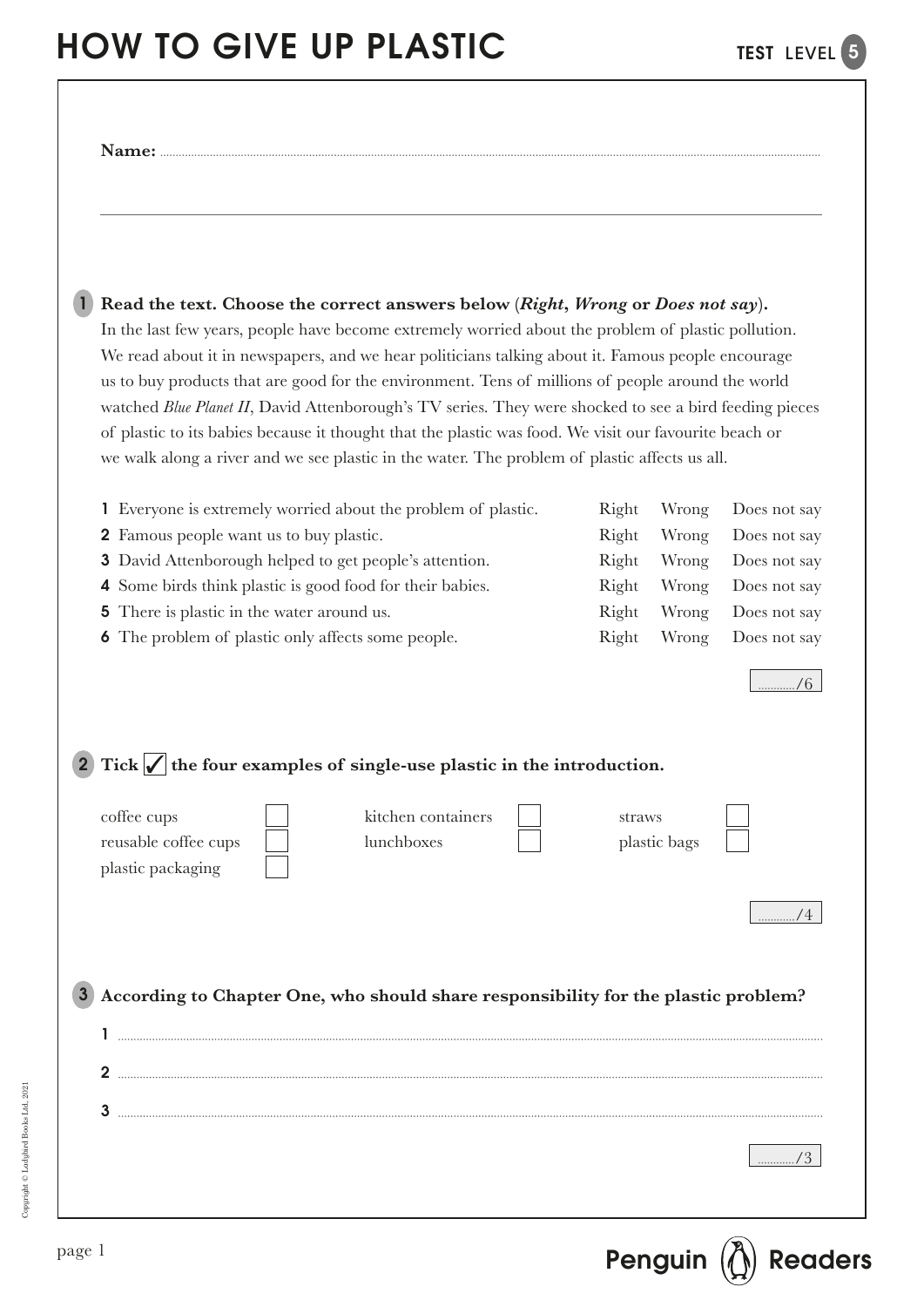$1/6$ 

**Match the words with the definitions. Draw lines between them.**  4

- 1 waste trade
- 2 basking sharks
- 3 microplastics
- 4 albatross
- 5 microfibres
- 6 bans
- - a the second-largest fish in the world
	- b the world's largest seabird
	- c When countries sell their waste to other countries.
	- d According to Tiza Mafira, these are the best solution to the problem of plastic.
	- e tiny pieces of plastic
	- f A type of microplastic used to make clothes.

**Answer the questions from Chapter Two. Choose numbers from the box.** 5

| 80%                                                           | 90% | 450               | $105$ billion                                                                  | 360 million                                                                                 | 38 billion                                                                                         |
|---------------------------------------------------------------|-----|-------------------|--------------------------------------------------------------------------------|---------------------------------------------------------------------------------------------|----------------------------------------------------------------------------------------------------|
|                                                               |     |                   | 1 How many plastic bottles are made by Coca-Cola every year?                   |                                                                                             |                                                                                                    |
|                                                               |     |                   | 2 How many pieces of plastic were found on Henderson Island in                 |                                                                                             |                                                                                                    |
| the South Pacific, where no people live?                      |     |                   |                                                                                |                                                                                             |                                                                                                    |
| <b>3</b> How many tonnes of plastic are produced every year?  |     |                   |                                                                                |                                                                                             |                                                                                                    |
|                                                               |     |                   | 4 How many years does it take for a plastic bottle to break down in the ocean? |                                                                                             |                                                                                                    |
| 5 How many seabirds have plastic in their stomach?            |     |                   |                                                                                |                                                                                             |                                                                                                    |
| <b>6</b> How much plastic in the ocean comes from the land?   |     |                   |                                                                                |                                                                                             |                                                                                                    |
|                                                               |     |                   |                                                                                |                                                                                             | /6                                                                                                 |
| 1 How long is a plastic shopping bag normally used for?       |     |                   | Read the questions and choose the correct answers (a, b or c).                 |                                                                                             |                                                                                                    |
| $a3$ minutes                                                  |     |                   | $b$ 15 minutes                                                                 | c 1 hour                                                                                    |                                                                                                    |
|                                                               |     |                   |                                                                                | <b>2</b> How long do scientists estimate that it will take for a plastic bag to break down? |                                                                                                    |
| $10-100$ years                                                |     |                   | <b>b</b> 100–500 years                                                         |                                                                                             | $\epsilon$ 500–1,000 years                                                                         |
| <b>3</b> What is reducing how much plastic enters the oceans? |     |                   |                                                                                |                                                                                             |                                                                                                    |
| <b>a</b> free plastic bags                                    |     |                   | <b>b</b> bans on plastic bags                                                  |                                                                                             | <b>c</b> more expensive plastic bags                                                               |
|                                                               |     |                   | 4 How many countries agreed that there is a problem in Nairobi in 2017?        |                                                                                             |                                                                                                    |
| <b>a</b> none                                                 |     | $b$ 152           |                                                                                | $c$ 193                                                                                     |                                                                                                    |
|                                                               |     |                   |                                                                                | 5 How many of the countries in question 4 also agreed to reduce plastic entering the ocean? |                                                                                                    |
| a 39                                                          |     | $b$ 152           |                                                                                | $c$ 193                                                                                     |                                                                                                    |
|                                                               |     |                   |                                                                                |                                                                                             | 6 Over two million people have tried to have one month without plastic. Which month do they do it? |
| <b>a</b> January                                              |     | $\mathbf{b}$ July |                                                                                | c September                                                                                 |                                                                                                    |
|                                                               |     |                   |                                                                                |                                                                                             | $rac{1}{2}$ /6                                                                                     |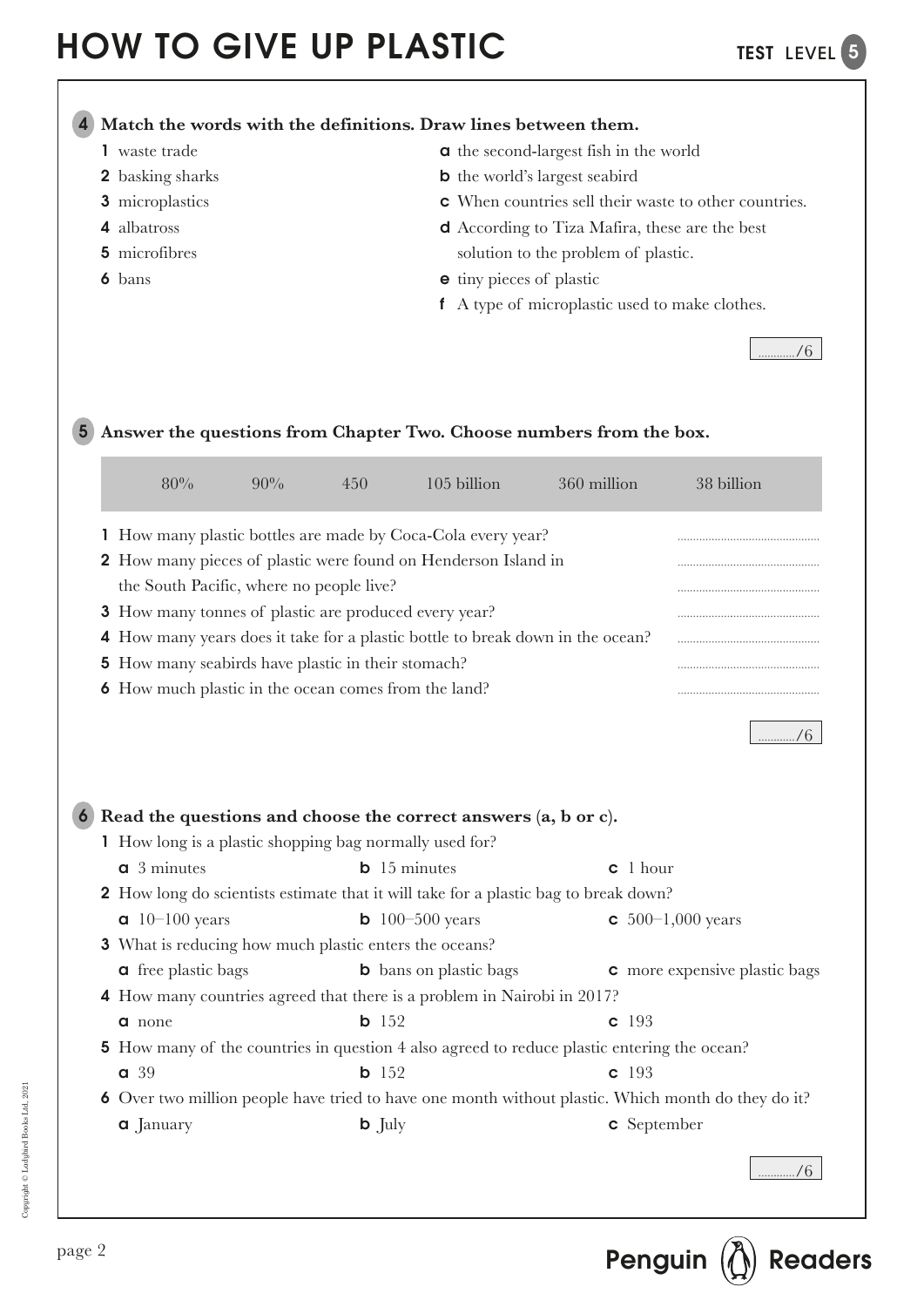

 $p_{\text{age 3}}$  Penguin  $\left(\bigoplus\limits_{\alpha\in\mathbb{N}}\right)$  Readers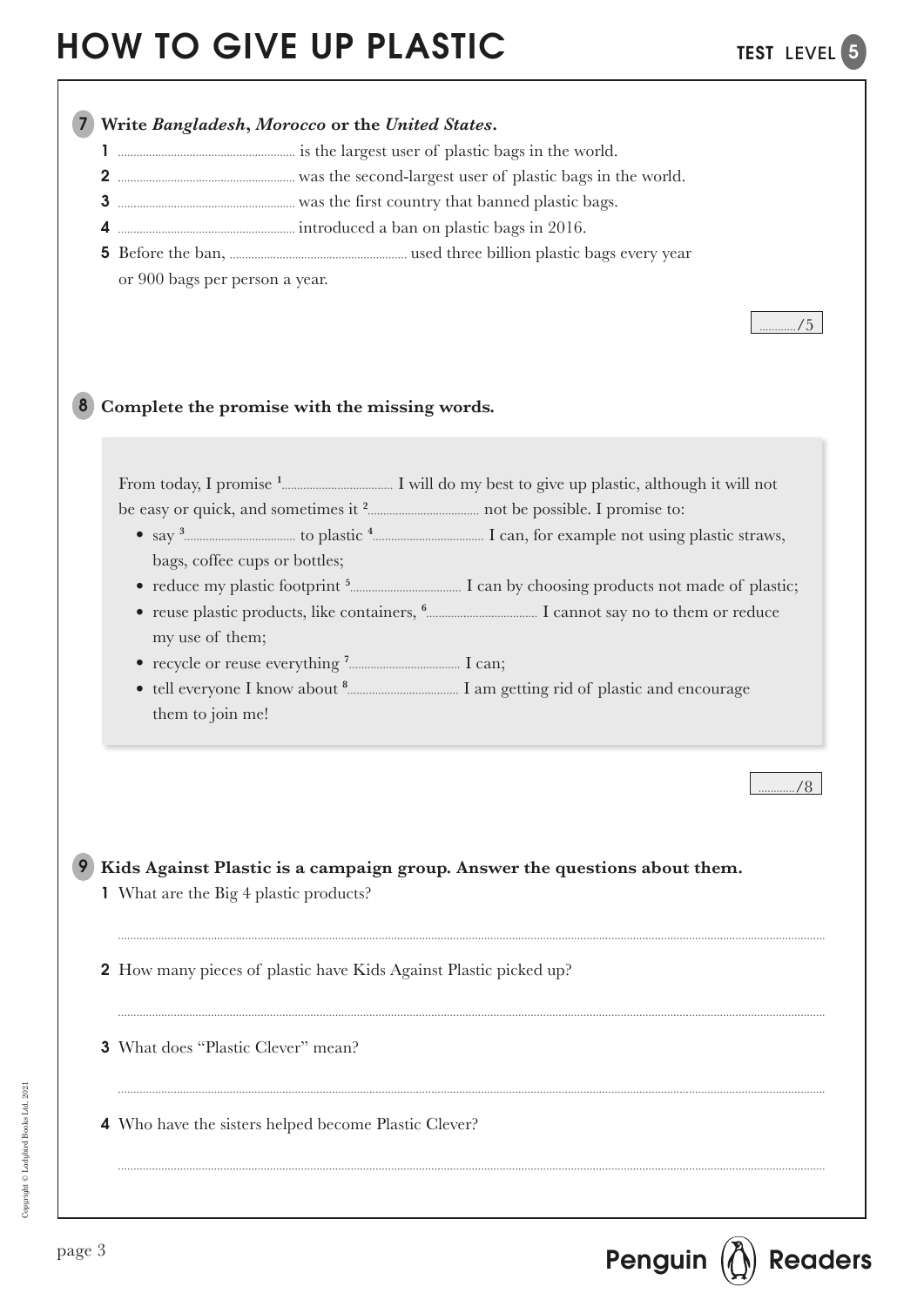| 10 In Chapter Five, Will McCallum tells people what to do. Change his direct advice into<br>reported speech. Start your sentences with "He told us".<br>1 "Be sure that they do not use plastic packaging."<br>2 "Try a natural sponge called a loofah."<br><b>3</b> "Write to the producer of your favourite make-up and tell them to stop using plastic."<br>4 "Go plastic-free with reusable cotton pads."<br>5 "Do not worry!"<br>6 "Do not buy single-use razors."<br>/ 0<br>11 Complete the text. Use the correct forms of the verbs in brackets. | 5 How can you become Plastic Clever? |
|---------------------------------------------------------------------------------------------------------------------------------------------------------------------------------------------------------------------------------------------------------------------------------------------------------------------------------------------------------------------------------------------------------------------------------------------------------------------------------------------------------------------------------------------------------|--------------------------------------|
|                                                                                                                                                                                                                                                                                                                                                                                                                                                                                                                                                         |                                      |
|                                                                                                                                                                                                                                                                                                                                                                                                                                                                                                                                                         |                                      |
|                                                                                                                                                                                                                                                                                                                                                                                                                                                                                                                                                         |                                      |
|                                                                                                                                                                                                                                                                                                                                                                                                                                                                                                                                                         |                                      |
|                                                                                                                                                                                                                                                                                                                                                                                                                                                                                                                                                         |                                      |
|                                                                                                                                                                                                                                                                                                                                                                                                                                                                                                                                                         |                                      |
|                                                                                                                                                                                                                                                                                                                                                                                                                                                                                                                                                         |                                      |
|                                                                                                                                                                                                                                                                                                                                                                                                                                                                                                                                                         |                                      |
|                                                                                                                                                                                                                                                                                                                                                                                                                                                                                                                                                         |                                      |
|                                                                                                                                                                                                                                                                                                                                                                                                                                                                                                                                                         |                                      |
|                                                                                                                                                                                                                                                                                                                                                                                                                                                                                                                                                         |                                      |
|                                                                                                                                                                                                                                                                                                                                                                                                                                                                                                                                                         |                                      |
|                                                                                                                                                                                                                                                                                                                                                                                                                                                                                                                                                         |                                      |
|                                                                                                                                                                                                                                                                                                                                                                                                                                                                                                                                                         |                                      |
|                                                                                                                                                                                                                                                                                                                                                                                                                                                                                                                                                         |                                      |
|                                                                                                                                                                                                                                                                                                                                                                                                                                                                                                                                                         |                                      |
|                                                                                                                                                                                                                                                                                                                                                                                                                                                                                                                                                         |                                      |
|                                                                                                                                                                                                                                                                                                                                                                                                                                                                                                                                                         |                                      |
|                                                                                                                                                                                                                                                                                                                                                                                                                                                                                                                                                         |                                      |
|                                                                                                                                                                                                                                                                                                                                                                                                                                                                                                                                                         |                                      |
|                                                                                                                                                                                                                                                                                                                                                                                                                                                                                                                                                         |                                      |

TEST LEVEL<sup>5</sup>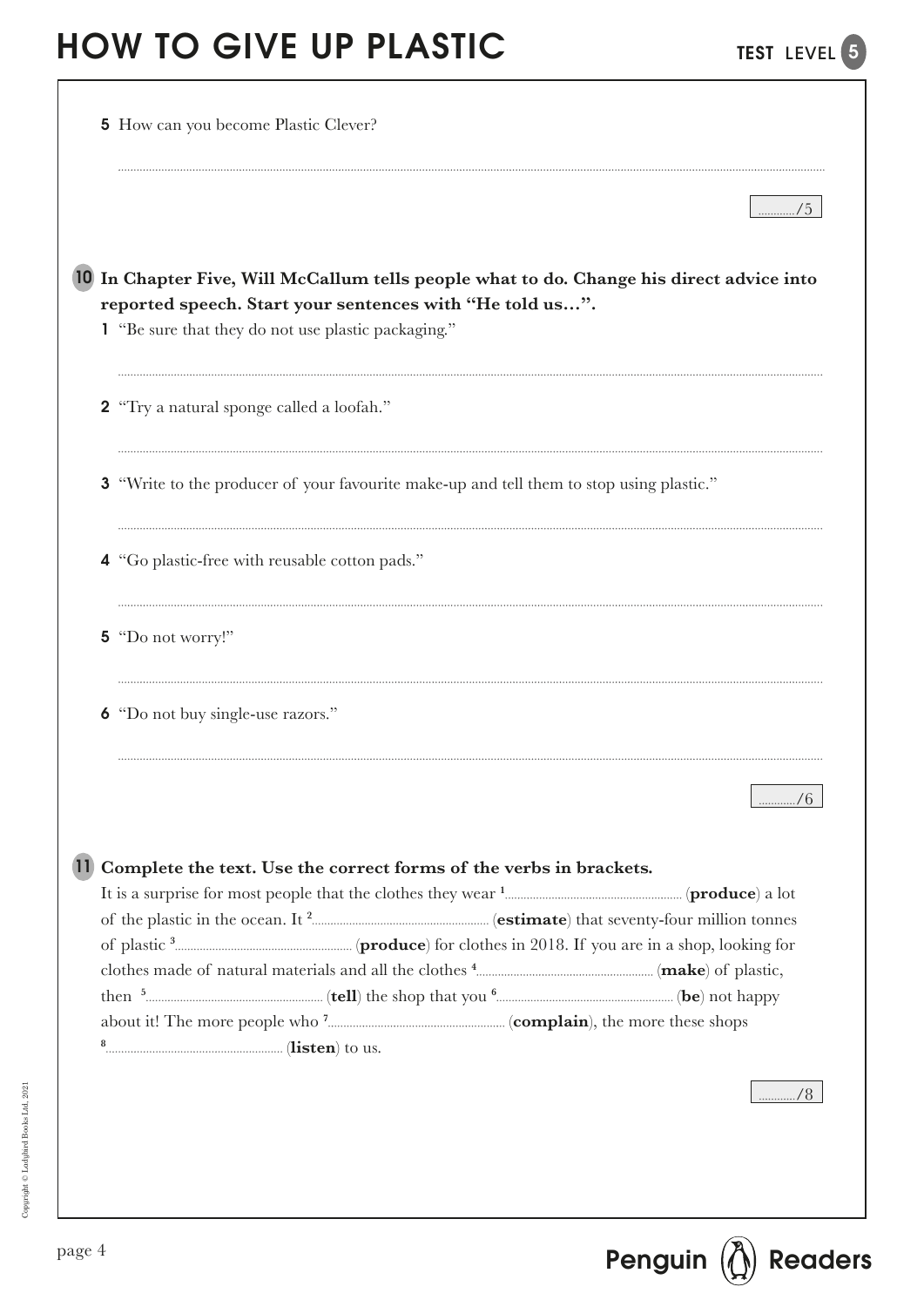### **Circle the correct words.** 12

- 1 More than one-third of the plastic in the ocean comes from our clothes when we **throw them away** / **wash them**.
- 2 Bigger sea animals eat the **plankton** / **plastic** and the plastic enters their bodies.
- 3 A reusable face mask made of a natural material like cotton can be as **dangerous** / **useful** as a single-use plastic one, if you wash it correctly.
- 4 **Reduce** / **Recycle** how many clothes you buy, fix your old clothes and, even if the fashion changes, keep your clothes from last year.
- 5 Try to buy clothes made of natural materials like **polyester** / **wool and cotton**.
- 6 Sadly, clothes made of natural materials are often more expensive, **and they do not last a long time** / **but they last a long time**.

/6

13 Read the text. Choose the correct description (a, b or c).

IF YOU SPEAK TO ANY OF THE BIG SUPERMARKETS ABOUT REDUCING PLASTIC PACKAGING, YOU OFTEN HEAR THE SAME THING: WITHOUT PLASTIC PACKAGING, THERE WOULD BE 40% MORE FOOD WASTE. THEY SAY THAT THIS IS BECAUSE, WITHOUT PLASTIC PACKAGING, FOOD IS MORE EASILY DAMAGED. BUT THIS IS NOT TRUE. A REPORT BY FRIENDS OF THE EARTH FOUND THAT AS PLASTIC PACKAGING HAS INCREASED, FOOD WASTE HAS INCREASED, TOO. FOOD WASTE IN EUROPEAN HOMES DOUBLED BETWEEN 2004 AND 2014, WHILE PLASTIC PACKAGING INCREASED BY MORE THAN 25%.

According to the text:

- a Less plastic packaging makes more food waste.
- b Plastic packaging damages fruit.
- c Food waste has increased as plastic packaging has increased.

|                  |                    | 14 Match the products with the advice from Chapter Seven. |             |  |
|------------------|--------------------|-----------------------------------------------------------|-------------|--|
| snacks           | <b>***********</b> | 2 plastic packaging                                       |             |  |
| <b>3</b> teabags | <b>***********</b> | 4 milk                                                    | ----------- |  |
|                  |                    |                                                           |             |  |

- a If the packaging for your favourite type does not say that it is plastic-free, look online.
- b Keep food in glass containers.
- c Look for the recycling symbol and only buy products with this symbol.
- d Find cloths made from natural materials like cotton or wool, and then wash and reuse them.
- e Buy fresh food and make your own.
- f Can you buy it in glass bottles?

/6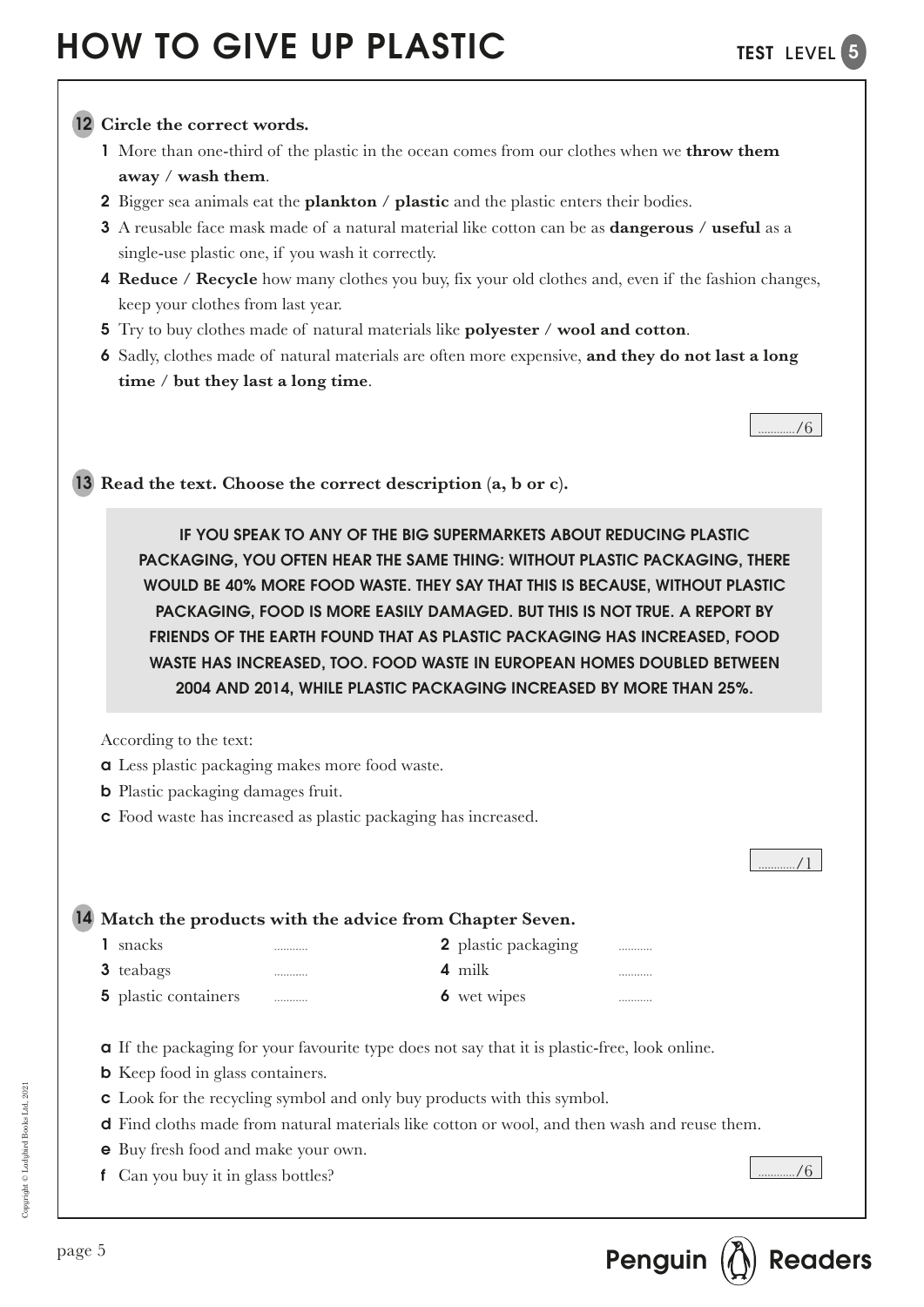#### **Complete the conversation. Choose the best answers (a–h) below. There are two extra**  15 **answers.**

| Will McCallum: | Who are you?                                                 |
|----------------|--------------------------------------------------------------|
| Bonnie Wright: | $\frac{1}{1}$                                                |
| Will McCallum: | Why do you care about plastic so much?                       |
| Bonnie Wright: | $\frac{2}{1}$                                                |
| Will McCallum: | Where is the worst example of plastic pollution you've seen? |
| Bonnie Wright: | $^3$                                                         |
| Will McCallum: | What makes you most angry?                                   |
| Bonnie Wright: | $4$                                                          |
| Will McCallum: | What makes it difficult to get rid of plastic?               |
| Bonnie Wright: | $5$                                                          |
| Will McCallum: | Do you have any other message for people?                    |
| Bonnie Wright: |                                                              |
|                |                                                              |

- a Why do we need plastic packaging for fruit?
- **b** I found a company that sends you shampoo in the post and you send back the metal containers.
- c I surf and I'm often in the water, so I see plastic pollution a lot.
- d Plastic is a really big problem but small changes make a difference.
- e I was on a Greenpeace ship between the Bahamas and Miami.
- f We might be able to choose to use a recyclable cup or reusable bag but many people in the world can't.
- g I'm an oceans campaigner and an actor.
- h I'm slowly starting to get rid of plastic in my house.

#### /6

### **Complete the text. Choose from the sentences (a–g) below.**  16

About 500 billion plastic bottles are sold every year <sup>1</sup>............. If you put them in a line, they would reach halfway to the sun. In the past we did not use plastic bottles; <sup>2</sup>............. In some parts of the world, like Africa and Latin America, glass bottles are often still used, <sup>3</sup>............. They should continue to do this **4**  .

If you do buy a plastic bottle, <sup>5</sup> ............. If you can, take it home and put it in your recycling bin. <sup>6</sup> ............ A deposit scheme is where you pay a little extra for the bottle and then get that money back when you return the bottle to the shop. **<sup>7</sup>** .

- a If you are lucky and you live in an area with a deposit scheme, then use it.
- **b** for example for milk or juice.
- c we used glass ones.
- d These schemes are a very good way of reducing the number of bottles that enter the environment.
- e and not start using plastic instead.
- f do not drop it as litter.
- $g$  that's 20,000 a second!

/7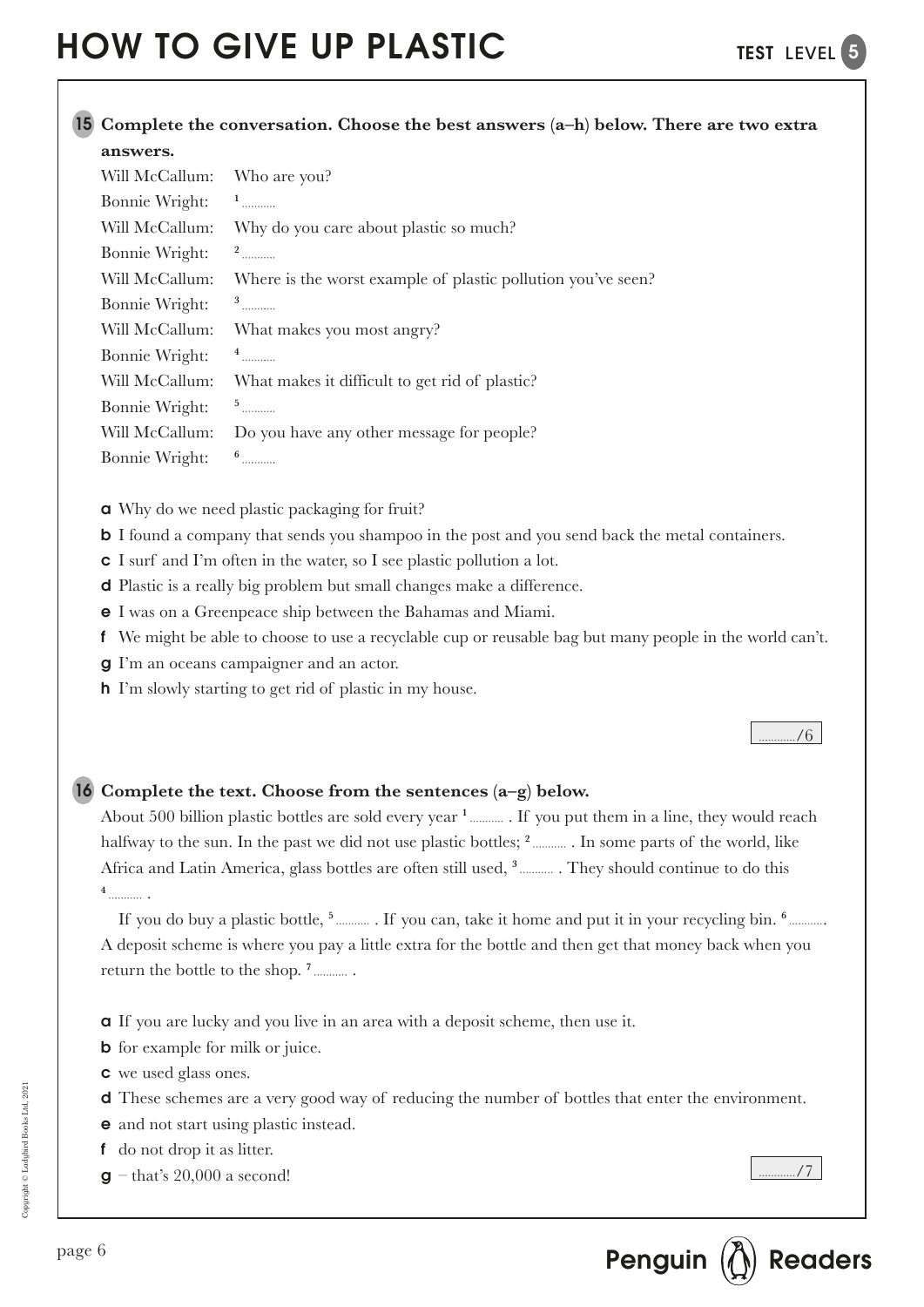**Complete the text. Choose the correct words from the box.** 17

/6

| $1$ a All of  | 2 a Although       | $3a$ even     | 4 a $Of$         | $5$ a the      | $6a$ very         |
|---------------|--------------------|---------------|------------------|----------------|-------------------|
| <b>b</b> Both | <b>b</b> Even      | <b>b</b> also | $b$ Out          | <b>b</b> one   | <b>b</b> much     |
| c None        | $\mathbf c$ Myself | <b>c</b> very | $\mathbf{c}$ Off | c <sub>a</sub> | <b>c</b> a little |
| d Most        | <b>d</b> Though    | $d$ too       | $d$ All          | <b>d</b> all   | $d$ a lot         |
|               |                    |               |                  |                |                   |

We see it everywhere – people going to work, school or college with a coffee cup in their hand. <sup>1</sup>............. of them do not realize there is a problem with these cups. <sup>2</sup> ........... I thought they were all right. But they are not. They are made of cardboard but inside there is <sup>3</sup><sub>there</sub> thin plastic. For this reason, most of them are not recyclable. <sup>4</sup><sub>the 2.5</sub> billion coffee cups that British people use every year, only 0.25% are recycled. Starbucks uses over four billion coffee cups<sup>5</sup><sub>to reduce</sub> vear and it is not doing <sup>6</sup><sub>to reduce</sub> to reduce this huge number.

**Complete the sentences. Choose the correct words from the box. There are two extra**  18 **words.**

|   | refill           | product | straws | ban | disabled                                             | discount                                                                                  | produce | plastic                                                                                                       |
|---|------------------|---------|--------|-----|------------------------------------------------------|-------------------------------------------------------------------------------------------|---------|---------------------------------------------------------------------------------------------------------------|
|   |                  |         |        |     |                                                      |                                                                                           |         |                                                                                                               |
|   | and cold drinks. |         |        |     |                                                      |                                                                                           |         |                                                                                                               |
|   |                  |         |        |     |                                                      |                                                                                           |         | <b>3</b> Everyone must work together to ask companies to find a solution that is good for everyone, including |
|   |                  |         |        |     |                                                      | morning at home and you will already reduce your plastic footprint by 365 bottles a year. |         |                                                                                                               |
|   | money as well.   |         |        |     |                                                      |                                                                                           |         |                                                                                                               |
|   |                  |         |        |     |                                                      |                                                                                           |         |                                                                                                               |
|   |                  |         |        |     | Complete the sentences. Use one, two or three words. |                                                                                           |         |                                                                                                               |
|   |                  |         |        |     |                                                      |                                                                                           |         |                                                                                                               |
|   |                  |         |        |     |                                                      |                                                                                           |         |                                                                                                               |
| 3 |                  |         |        |     |                                                      |                                                                                           |         |                                                                                                               |
| 4 |                  |         |        |     |                                                      |                                                                                           |         |                                                                                                               |
| 5 |                  |         |        |     |                                                      |                                                                                           |         |                                                                                                               |
|   |                  |         |        |     |                                                      |                                                                                           |         |                                                                                                               |
|   |                  |         |        |     |                                                      |                                                                                           |         |                                                                                                               |

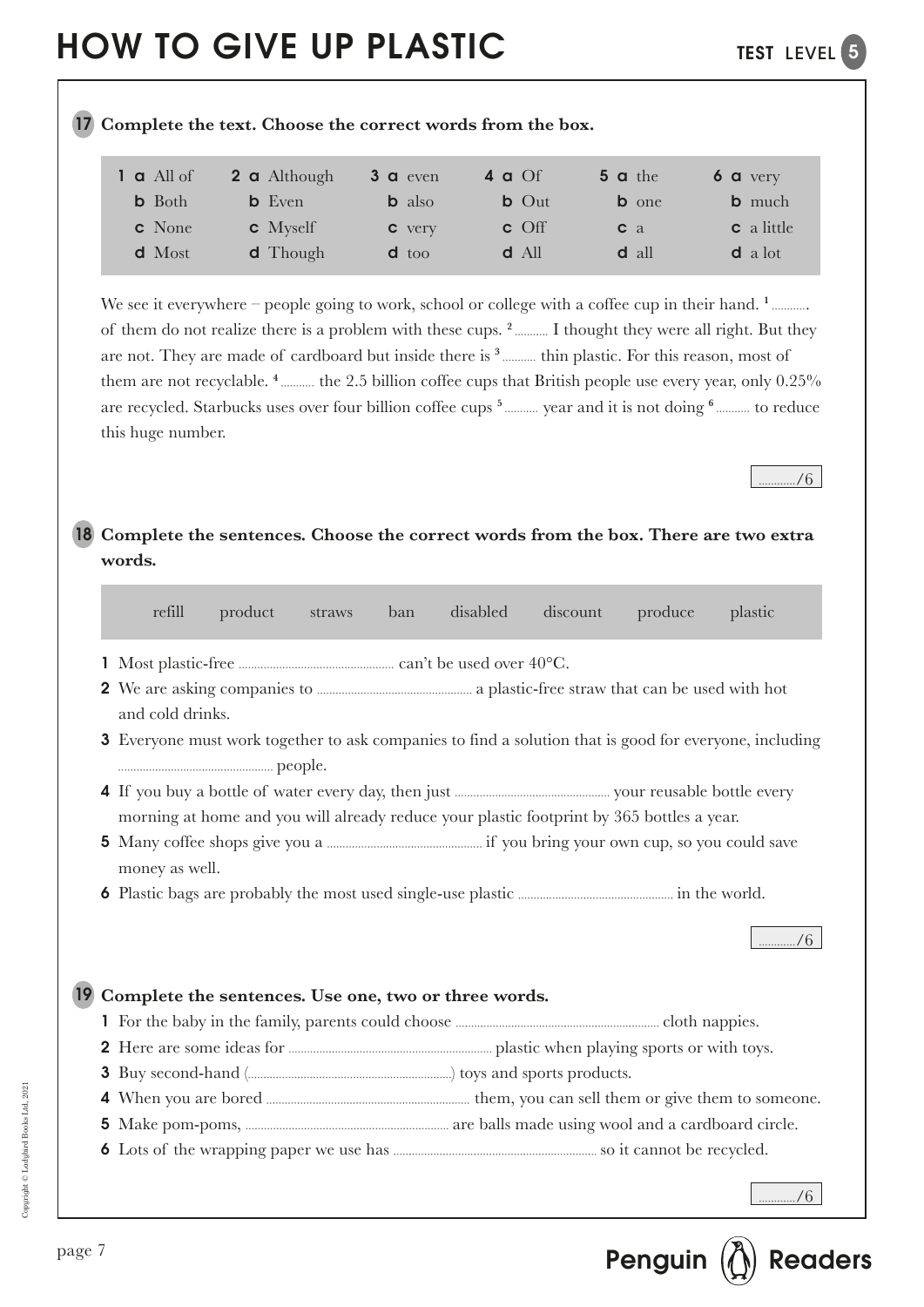|              | break down<br>throw away<br>write down<br>taken away<br>give up<br>put up                                                                                  |  |
|--------------|------------------------------------------------------------------------------------------------------------------------------------------------------------|--|
|              | $90\%$ of nappies go to landfill where they will take over 500 years to disappear.                                                                         |  |
|              | <b>2</b> Glitter is beautiful but it is made of thousands of pieces of plastic and is washed down the drain or<br>moved to another place by the wind.      |  |
| 3            | <u>Put on paper</u> the changes that you or your parents will make to use less plastic.                                                                    |  |
|              | 4 Where you work or study, put on the wall a poster about plastic pollution.                                                                               |  |
| $\mathbf{5}$ | Start by encouraging people to <u>stop using</u> the top five products: plastic bags, bottles, coffee cups,<br>straws and cutlery.                         |  |
|              | <b>6</b> If they do this, they will have less rubbish to send to landfill sites.                                                                           |  |
|              |                                                                                                                                                            |  |
|              |                                                                                                                                                            |  |
|              | Complete the sentences. Write plastic, plastic-free or single-use.<br>2 You could ask businesses to give you a discount if you buy a large number of their |  |
|              |                                                                                                                                                            |  |
| 5            | <b>7</b> Walk around your place of study or work, or your parents' work, and find all the                                                                  |  |

page 8 **Penguin**  $\left(\bigoplus_{\alpha=1}^{\infty}\right)$  **Readers**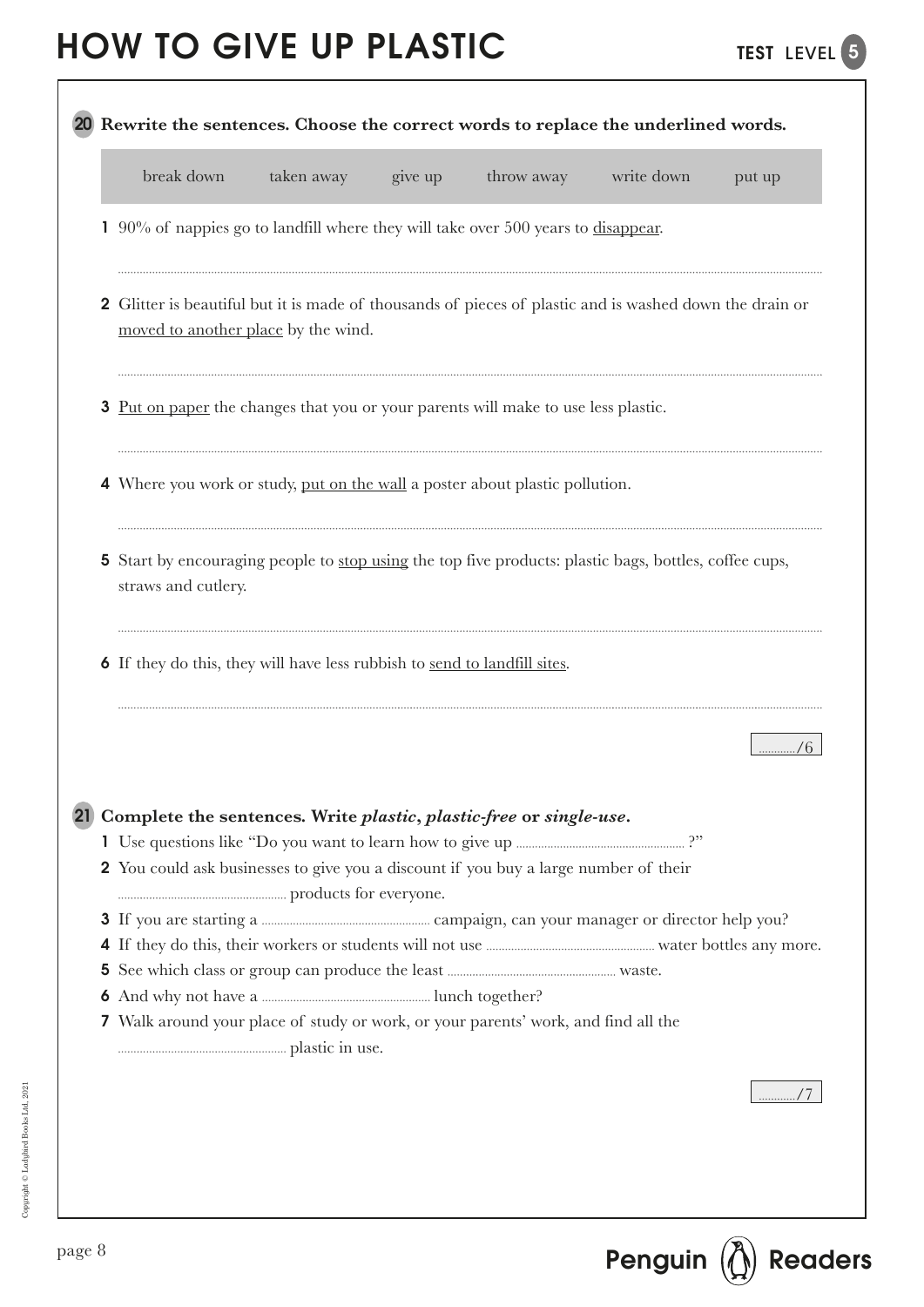|        | 1 When is the best time to do a beach clean? |                                                                                                              |      |       |    |      |         |
|--------|----------------------------------------------|--------------------------------------------------------------------------------------------------------------|------|-------|----|------|---------|
|        |                                              | <b>2</b> What should the tide be doing during your beach clean?                                              |      |       |    |      |         |
|        |                                              | 3 Who do you need to ask if it's OK to do a beach clean?                                                     |      |       |    |      |         |
|        |                                              | 4 How can you encourage people to help you?                                                                  |      |       |    |      |         |
|        | 5 What is a press release?                   |                                                                                                              |      |       |    |      |         |
|        |                                              | 6 Which things should people bring on the big day?                                                           |      |       |    |      |         |
|        |                                              | 7 Why should people not bring plastic gloves, do you think?                                                  |      |       |    |      |         |
|        |                                              |                                                                                                              |      |       |    |      |         |
|        |                                              | Complete the sentences about running a campaign in your community. Choose the<br>correct words from the box. |      |       |    |      |         |
|        | choose                                       | remember                                                                                                     | tell | think | be | read | correct |
| 2      |                                              |                                                                                                              |      |       |    |      |         |
| 4<br>5 | fountains.                                   |                                                                                                              |      |       |    |      |         |
| 6<br>7 |                                              | reader will be more interested in you and in your campaign.                                                  |      |       |    |      |         |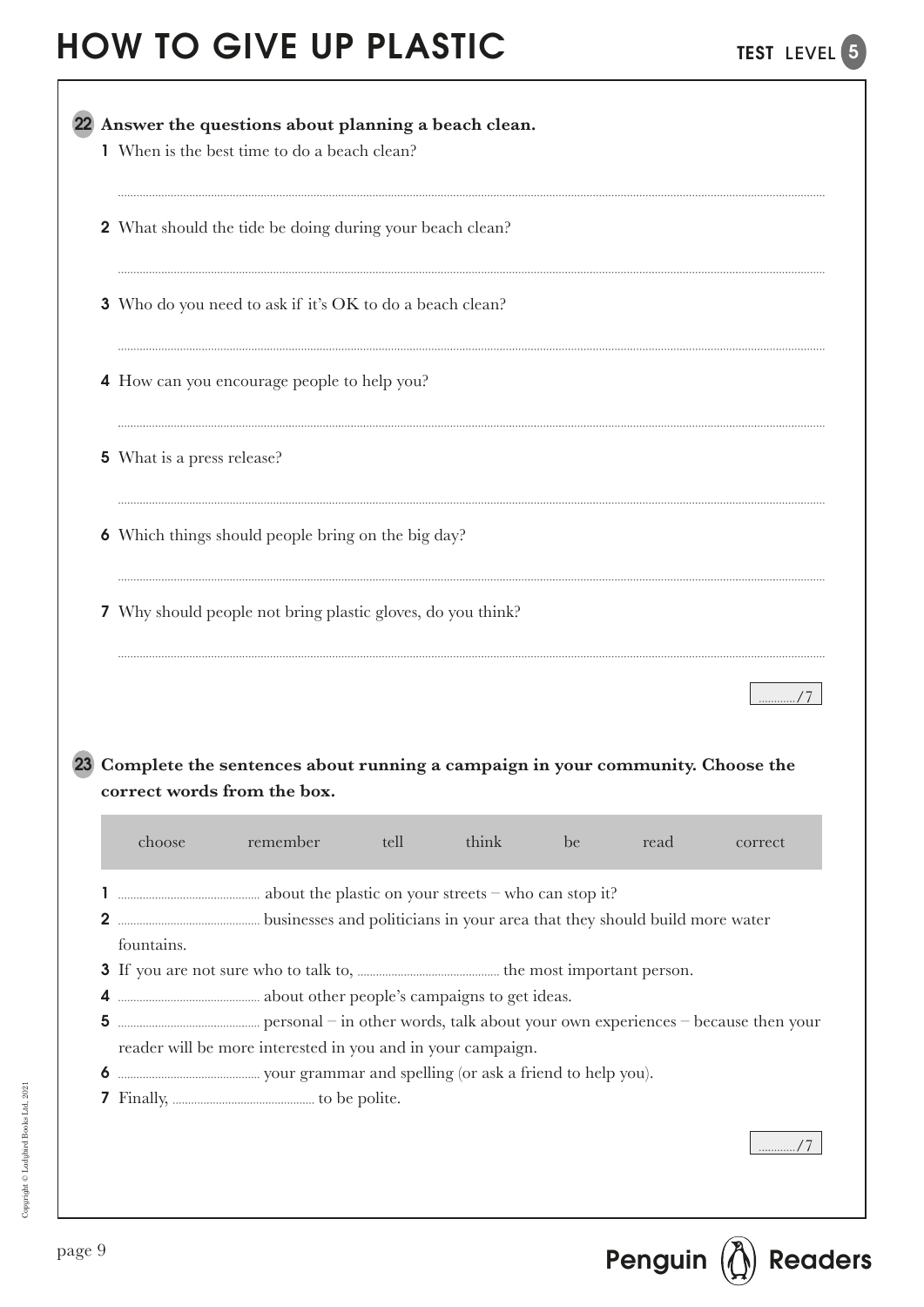|             | 24 Write T (true) or F (false).                                                                                               |                                                    |
|-------------|-------------------------------------------------------------------------------------------------------------------------------|----------------------------------------------------|
|             | 1 This book promises that you will give up plastic.                                                                           |                                                    |
|             | 2 We must work together to give up plastic.                                                                                   |                                                    |
|             | 3 One person's actions are not important.                                                                                     |                                                    |
|             | 4 We can make a difference together.                                                                                          |                                                    |
|             | 5 Sitting at home and worrying about the problem of plastic will not help.                                                    |                                                    |
|             | <b>6</b> Just do what you can. You don't need to ask anyone else to take action.                                              |                                                    |
|             |                                                                                                                               | /6                                                 |
|             | 25 Rewrite the two sentences as one. Use "so that".                                                                           |                                                    |
|             | 1 You can see how much plastic you use. Take photos of your plastic waste.                                                    |                                                    |
|             |                                                                                                                               |                                                    |
|             | <b>2</b> Others can join you. Take a photo of your plan and share it online.                                                  |                                                    |
|             |                                                                                                                               |                                                    |
|             | 3 Your family can reduce its plastic footprint. Here is how to make some changes.                                             |                                                    |
|             |                                                                                                                               |                                                    |
|             | 4 Customers or future students can see the changes that they have made. Your company or school<br>could post on social media. |                                                    |
|             |                                                                                                                               |                                                    |
|             | <b>5</b> Important people listen to us. We need to work together.                                                             |                                                    |
|             |                                                                                                                               |                                                    |
|             |                                                                                                                               | $\ldots \ldots \ldots \ldots \ldots \ldots \ldots$ |
|             | 26 Complete the sentences with the correct comparative and superlative adjectives                                             |                                                    |
|             | formed from the adjectives in brackets.                                                                                       |                                                    |
|             |                                                                                                                               |                                                    |
|             | every human on Earth put together.                                                                                            |                                                    |
|             |                                                                                                                               |                                                    |
|             | made by companies in richer countries.                                                                                        |                                                    |
|             |                                                                                                                               |                                                    |
|             |                                                                                                                               |                                                    |
| $5^{\circ}$ |                                                                                                                               |                                                    |
| $\bullet$   |                                                                                                                               |                                                    |
|             |                                                                                                                               |                                                    |
|             | by plastic pollution.                                                                                                         | $\frac{1}{2}$ /8                                   |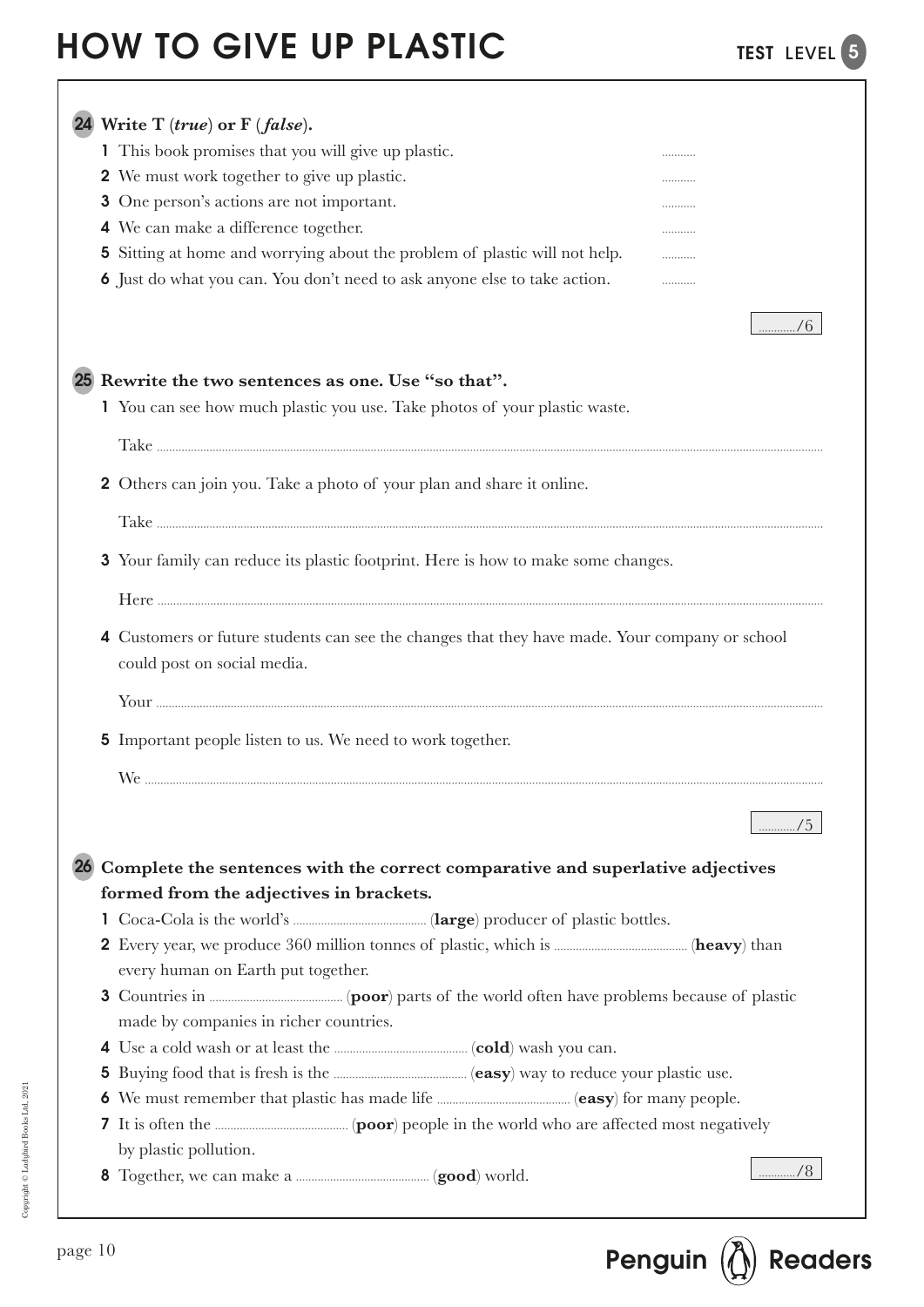| 1 You use cotton buds to clean your ears or take off make-up.                                                                   |       |        |  |  |  |
|---------------------------------------------------------------------------------------------------------------------------------|-------|--------|--|--|--|
| <b>2</b> People often put wet wipes down the toilet, and later find them on beaches.                                            |       |        |  |  |  |
| <b>3</b> People use over 500 billion plastic bags every year around the world $-$ that is at least one million<br>every minute. |       |        |  |  |  |
| 4 In many places around the world, people still sell milk in glass bottles.                                                     |       |        |  |  |  |
| <b>5</b> People return the bottles after use, wash them and use them again.                                                     |       |        |  |  |  |
|                                                                                                                                 |       |        |  |  |  |
| <b>6</b> People sell about 500 billion plastic bottles every year $-$ that's 20,000 a second!                                   |       |        |  |  |  |
| Complete the sentences with words that use a stem and a suffix from the table.                                                  |       |        |  |  |  |
| <b>Stem</b>                                                                                                                     |       | Suffix |  |  |  |
| refill<br>reuse<br>care<br>pain<br>recycle                                                                                      | -able | -fully |  |  |  |

TEST LEVEL<sup>5</sup>